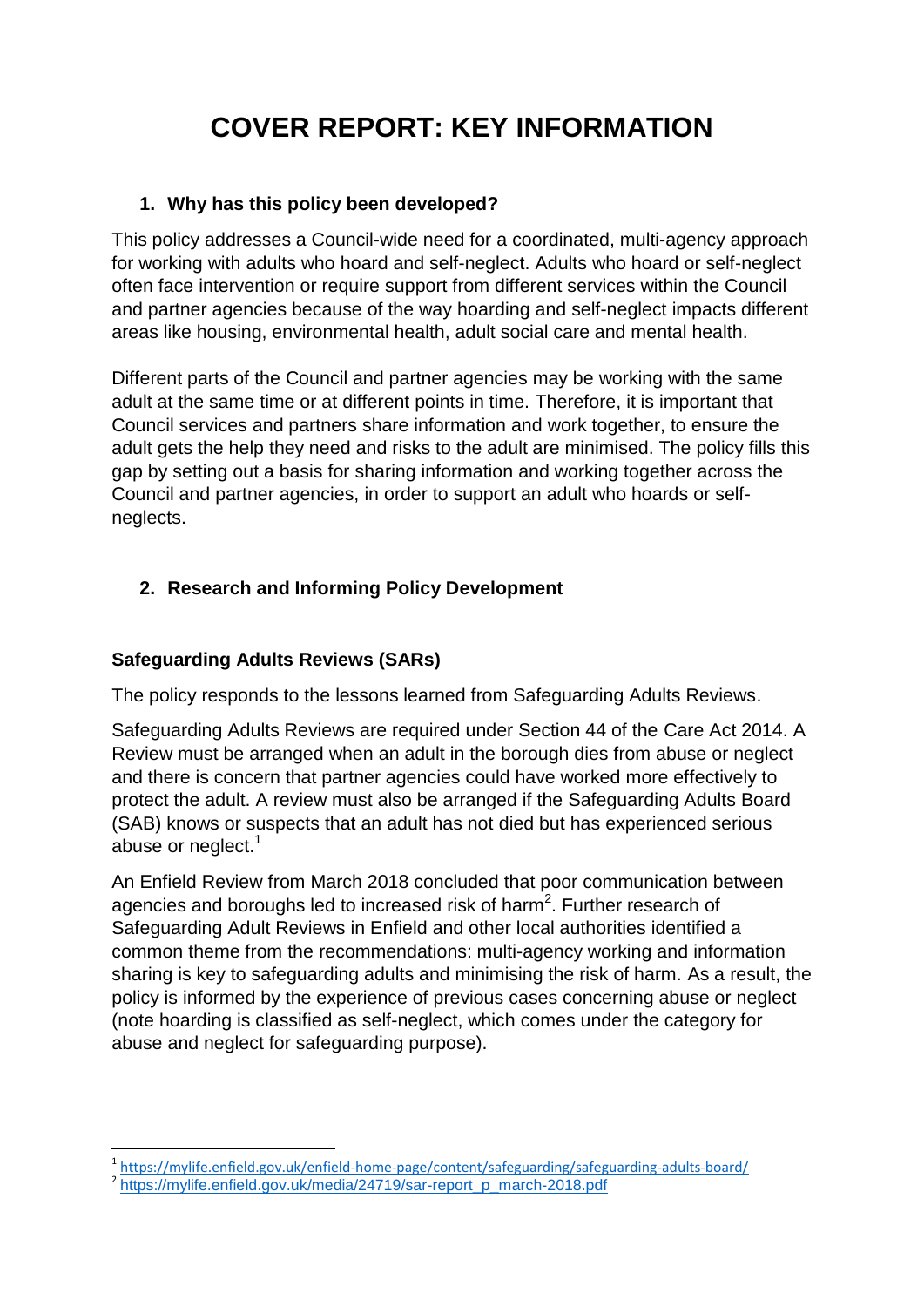The policy responds to SAR outcomes and recommendations by adopting a multiagency approach to working with adults and setting out a clear process for sharing information, making referrals and involving agencies at the right time. The policy stresses that interventions or support offered to adults who hoard and self-neglect are not likely to succeed if there is not a consistent multi-agency approach and wrap around support from services. For example, the policy does not permit enforcement against adults, such as Public Health Act enforcement or breach of tenancy enforcement, without first sharing information with key services and agencies, and ensuring the adult has support. This will help to ensure any adult at risk of facing enforcement due to hoarding, is not at risk of further harm due to their vulnerabilities and gets the right help. Information sharing between services and agencies, as backed up by the policy, ensures all the relevant professionals are involved in giving the adult support.

The research conducted and used to inform the policy is set out below: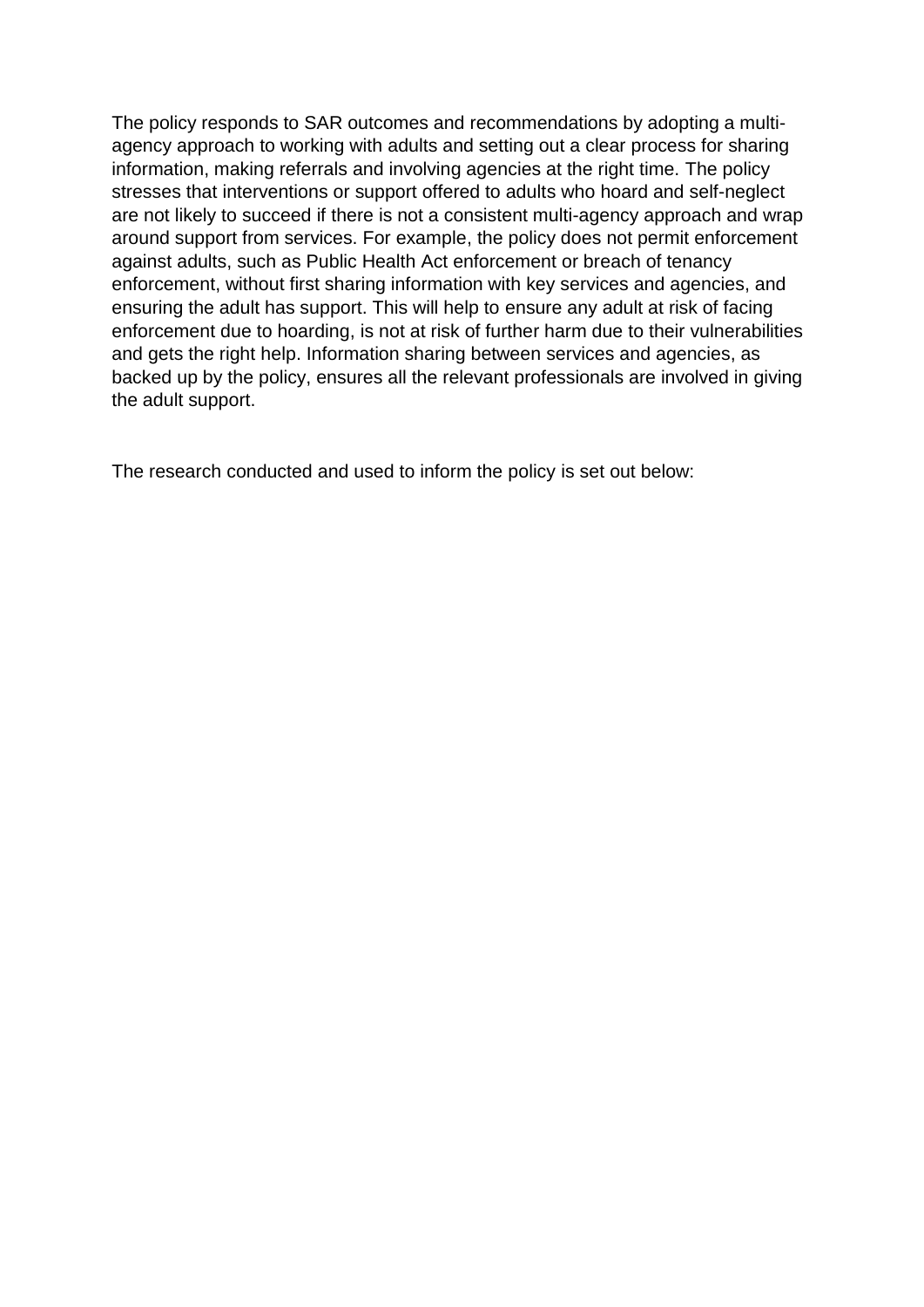| Council              | Key outcomes and recommendations from Safeguarding Adults Review (SAR)                                                                                                                                                                                                                                                                                                                                                                                                                                                                                                                                                                                                                                                                                              |
|----------------------|---------------------------------------------------------------------------------------------------------------------------------------------------------------------------------------------------------------------------------------------------------------------------------------------------------------------------------------------------------------------------------------------------------------------------------------------------------------------------------------------------------------------------------------------------------------------------------------------------------------------------------------------------------------------------------------------------------------------------------------------------------------------|
| Enfield              | SAR P March 2018: https://mylife.enfield.gov.uk/media/24719/sar-report_p_march-2018.pdf                                                                                                                                                                                                                                                                                                                                                                                                                                                                                                                                                                                                                                                                             |
|                      | Poor communication between agencies and boroughs led to increased risk of harm (p.22)<br>GP must be informed in order for GP to oversee the patient's health needs and make referrals or requests for<br>assessments, services and treatment. When GP is out of the loop it results in disconnect between agencies and the<br>patient misses treatment opportunities (p.21)<br>All professionals have a responsibility to report safeguarding concerns. This means anyone who comes into contact<br>with an adult, regardless of whether they are housing environmental health or adult social care, must raise a<br>concern with the adult if they suspect neglect, abuse or other vulnerabilities.<br>All professionals have a responsibility to report concerns. |
|                      | SAR Ms K January 2017: https://mylife.enfield.gov.uk/media/24718/sar-report_ms-k_jan-2017.pdf                                                                                                                                                                                                                                                                                                                                                                                                                                                                                                                                                                                                                                                                       |
|                      | Host multi-agency meetings when there is a risk as early as possible<br>٠<br>Timely sharing of information to ensure swift and accurate risk assessments<br>$\bullet$<br>Encourage partners to contact the police where a crime has been committed (neglect of vulnerable adult etc)<br>A timely and coordinated approach by partners can change the course of actions<br>All taken from pages 9-10 (Learning and Recommendations)                                                                                                                                                                                                                                                                                                                                  |
|                      | SAR Mrs X March 2016: https://mylife.enfield.gov.uk/media/24717/sar-report_mrs-x_march-2016.pdf                                                                                                                                                                                                                                                                                                                                                                                                                                                                                                                                                                                                                                                                     |
|                      | Mental capacity should be considered at key stages where concerns are indicated (p.19)<br>Defined professional roles and responsibilities identified at early stage (p.19)<br>Significant events or changes discussed and entered correctly (p.19)                                                                                                                                                                                                                                                                                                                                                                                                                                                                                                                  |
| <b>Tower Hamlets</b> | SAR Mrs A 2016: https://www.towerhamlets.gov.uk/Documents/Adult-care-services/Safeguarding-                                                                                                                                                                                                                                                                                                                                                                                                                                                                                                                                                                                                                                                                         |
|                      | adults/SAR Report Mrs A.pdf<br>The Board should require the London Borough of Tower Hamlets to demonstrate that that they have made failsafe<br>$\bullet$<br>arrangements for ensuring that referrals to domiciliary care services have been received and acted upon.<br>SAR Mr K: https://www.towerhamlets.gov.uk/Documents/Adult-care-services/Safequarding-<br>adults/SAR_Mr_K_Executive_Summary.pdf                                                                                                                                                                                                                                                                                                                                                             |
|                      | Key partner agencies to consider setting up Community Multi-Agency Risk Assessment Conference (MARAC)<br>arrangements. These would provide a forum for discussing and developing risk management plans for people who                                                                                                                                                                                                                                                                                                                                                                                                                                                                                                                                               |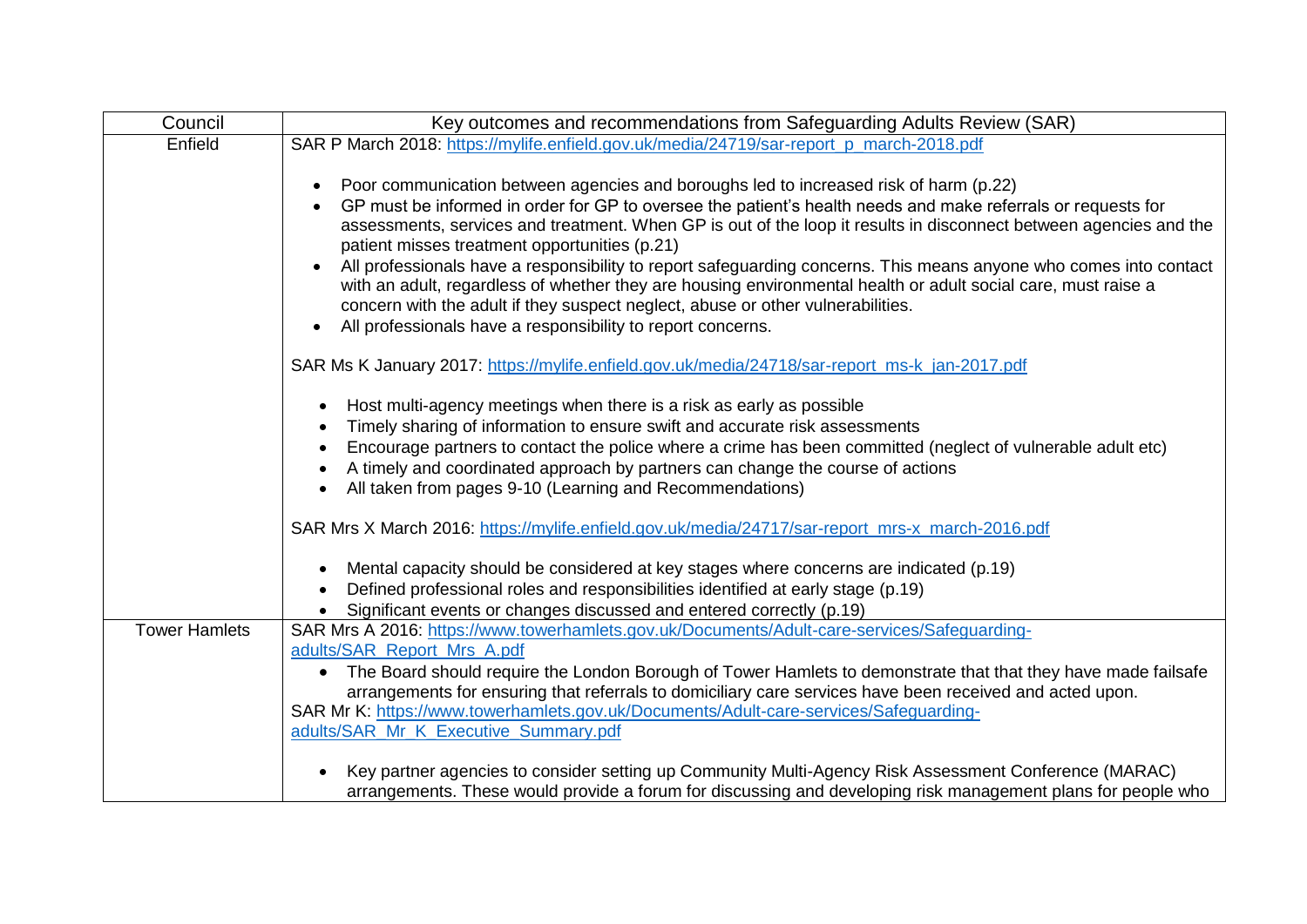|                       | are hard to help, including people who would not normally meet the threshold for care management services<br>A need to ensure an understanding of the safeguarding implications of self-neglect and how to assess the<br>associated risks.<br>Establish robust arrangements for assessing mental capacity especially in situations where capacity may fluctuate,<br>$\bullet$<br>and implications of risk are not fully understood.<br>The Board should use this case review to promote a better understanding of self-neglect, and how best to respond<br>to it, across all partner agencies.                 |
|-----------------------|----------------------------------------------------------------------------------------------------------------------------------------------------------------------------------------------------------------------------------------------------------------------------------------------------------------------------------------------------------------------------------------------------------------------------------------------------------------------------------------------------------------------------------------------------------------------------------------------------------------|
|                       |                                                                                                                                                                                                                                                                                                                                                                                                                                                                                                                                                                                                                |
| <b>Waltham Forest</b> | SAR Mark June 2017:<br>https://search3.openobjects.com/mediamanager/walthamforest/fsd/files/2017_09_12_sar_john_final.pdf<br>Clear leadership is needed to steer multi-agency action (hence need for clear multi-agency protocol which says<br>who leads on what and a clear leader that oversees this, i.e. SAB or dedicated Community MARAC leader)<br>What about when a resident is in a host authority? What is the expectation?<br>What if your Council itself is the host authority? What is the expectation?                                                                                            |
| Hackney               | SAR Mr GH 2016: https://hackney.gov.uk/chsab-sars<br>While liaison between agencies routinely occurred over day-to-day matters, overall coherence and coordination of<br>the agencies' various care plans was missing.<br>No one agency took a holistic overview of his situation leaving a vacuum that became increasingly apparent as Mr<br>GH's health deteriorated.<br>There was no concerted approach to accommodating his changing needs speedily and effectively<br>He would have benefited from an "explicitly multidisciplinary approach" and a "lead agency to take a strategic lead<br>on his care" |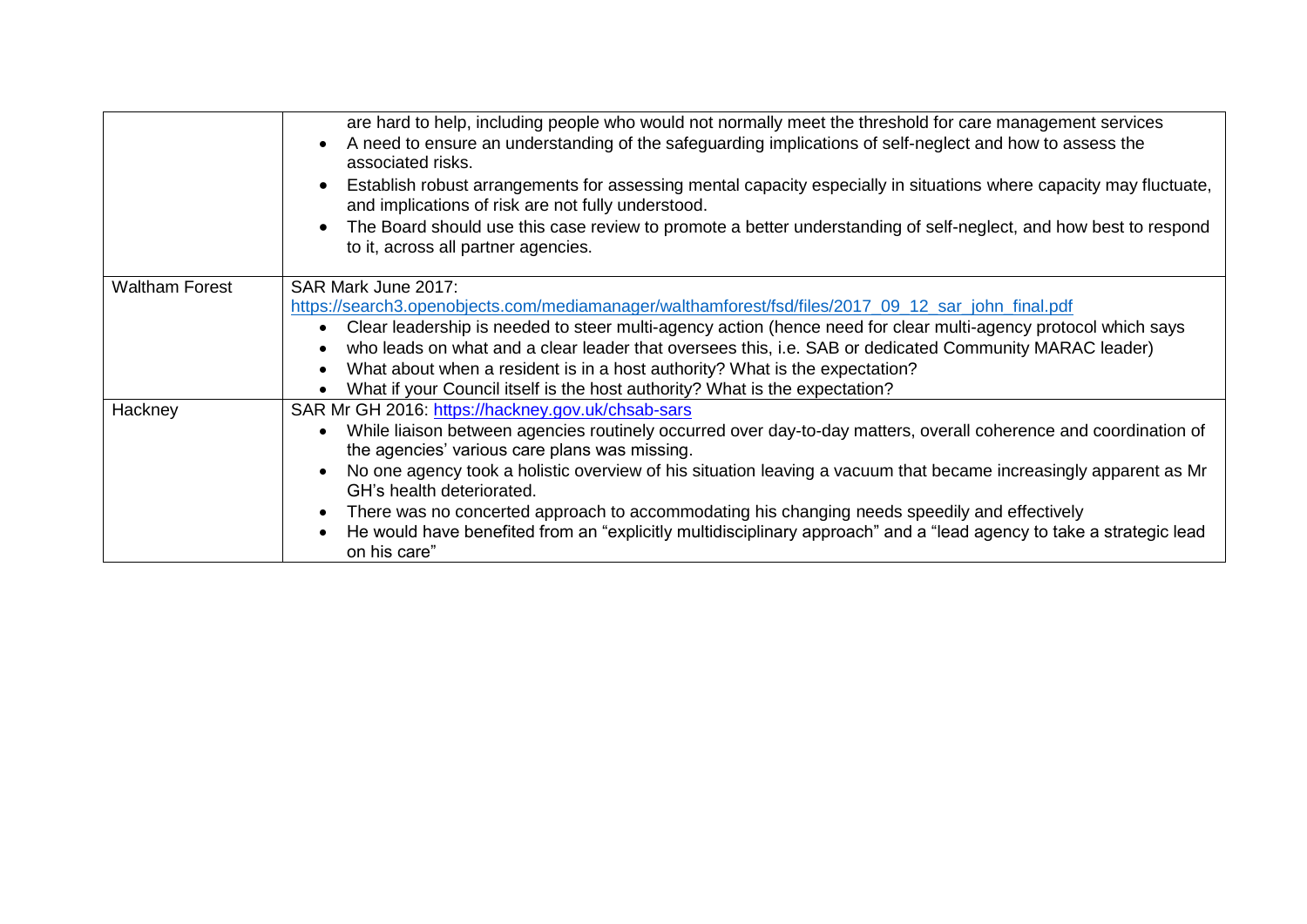See more information on Enfield's SAR procedure here: [https://mylife.enfield.gov.uk/enfield-home-page/content/safeguarding/safeguarding](https://mylife.enfield.gov.uk/enfield-home-page/content/safeguarding/safeguarding-adults-board/)[adults-board/](https://mylife.enfield.gov.uk/enfield-home-page/content/safeguarding/safeguarding-adults-board/)

## **Existing Research and Guidance: Person-Centred Approaches and Multi-Agency Working**

The policy is also informed by existing research and guidance for hoarding and selfneglect. Recent research emphasises the importance of adopting a person-centred approach when working with adults who hoard and self-neglect. A person-centred approach means working with the adult, including them in decision making and considering their wishes and feelings, rather than making decisions for them. The policy used the Local Government Association's Making Safeguarding Personal Outcomes Framework <sup>3</sup>to explain what it means to adopt a person-centred approach and how the Council will adopt this approach when working with adults.

### **Data in Enfield**

**.** 

Data is recorded by Adult Social Care on the number of safeguarding cases. Safeguarding cases can be categorised as 'abuse' cases – and the data is divided into categories of abuse. Hoarding and self-neglect is a category of abuse, collected by Enfield Council's safeguarding data. Therefore, Council data is able to capture how many safeguarding cases a year are concerning hoarding and self-neglect.

In the year 2016-17, 105 cases of self-neglect and hoarding were recorded and in the year 2017-18, 214 cases of self-neglect and hoarding were reported. <sup>4</sup>

Adult social care have advised that in 2019, the number of hoarding cases has already surpassed the number of cases recorded over the total of previous years.

<sup>3</sup> [https://www.local.gov.uk/sites/default/files/documents/msp-outcomes-framework-may-2018](https://www.local.gov.uk/sites/default/files/documents/msp-outcomes-framework-may-2018-framework.pdf) [framework.pdf](https://www.local.gov.uk/sites/default/files/documents/msp-outcomes-framework-may-2018-framework.pdf)

 $^4$  This data can be found in the Enfield Safeguarding Adult Board Annual Reports from 2016-17 and 2017-18.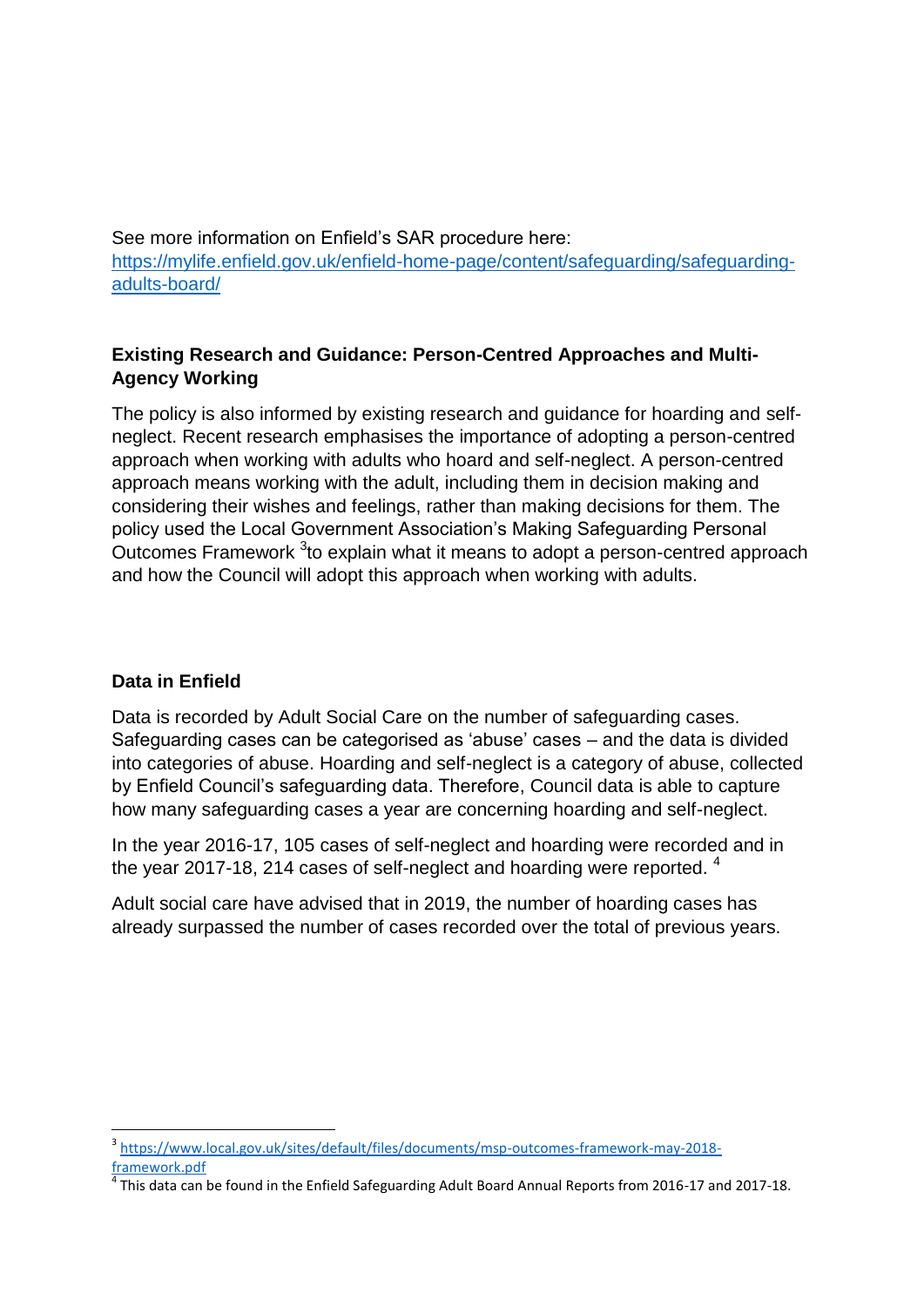

# **1. Consultation**

We will consult with professionals, care providers and service users via a survey. The survey will ask professionals and care providers questions about the approach of the policy, to understand if the policy will enable professionals to adopt a multiagency approach, work effectively with adults who hoard and is clear on where to refer to and when. It will also ask if anything is missing from the policy. The survey will ask service users what they think about the approach taken by the policy and whether it will help adults who hoard feel supported and improve ease of access to help and support from Council services and partner agencies.